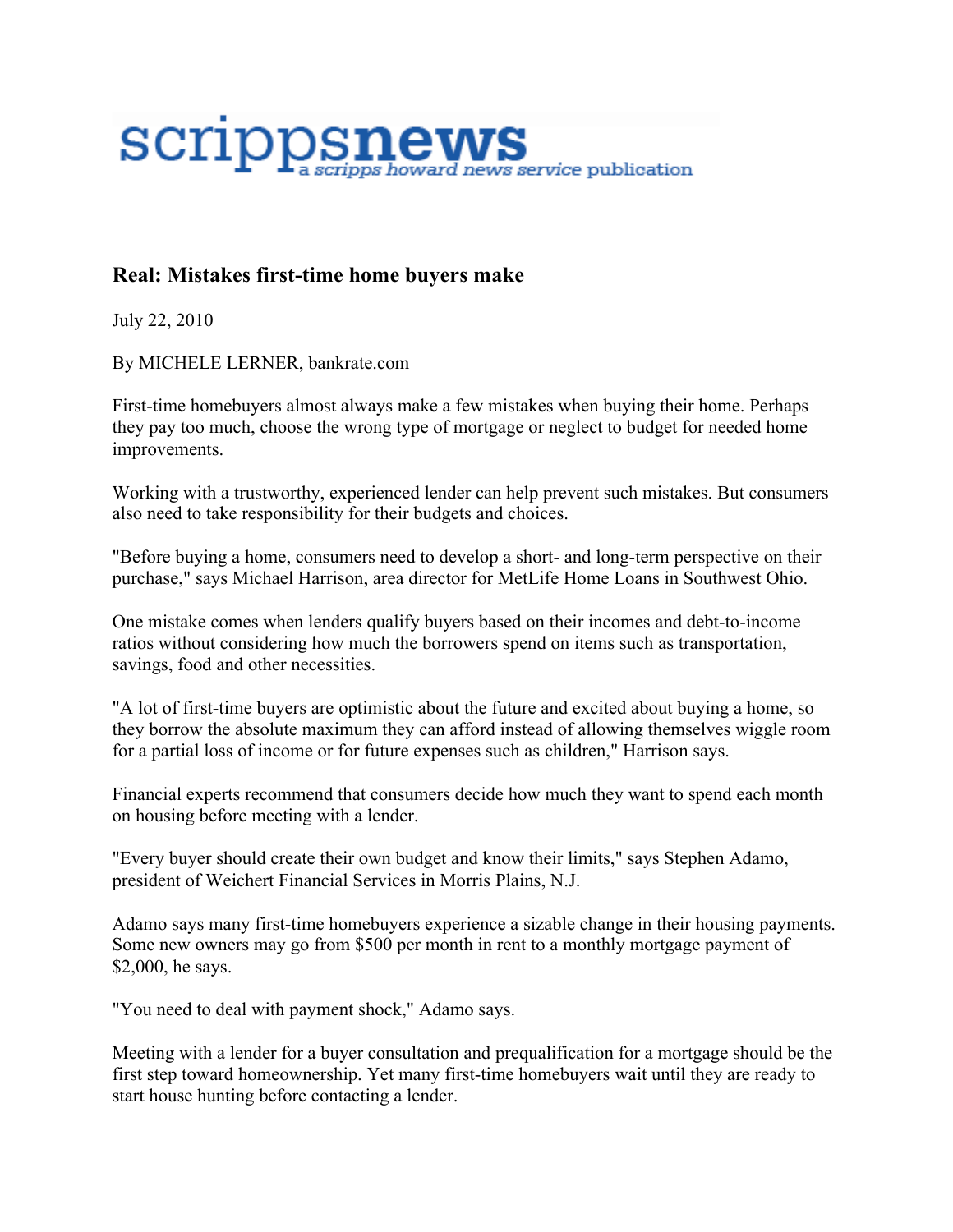"It's never too early to set up a free buyer consultation with a lender," Adamo says. "Every buyer needs to get prequalified early enough in the process so that they can make some changes if they need to or correct errors on their credit report."

Some buyers may need to spend up to a year saving more money, increasing their incomes or cleaning up their credit before making an offer on a home.

A buyer consultation should include creating long-term financial goals and strategies for buying property, Adamo says.

While most consumers know it's important to have a high credit score, not everyone understands how costly a low score can be.

"All mortgage lending is done with a tier of interest rates and terms based on consumer credit scores," Harrison says. "A credit score of 720 or above will earn you the best rates and can potentially save you thousands of dollars."

A score of 680 to 720 can get you good mortgage rates, while a FICO score of 620 is usually about the lowest score to qualify for most loans, Harrison says.

Consumers should learn about credit scores the minute they start working, Harrison says. Many Websites provide information about how to improve your credit score.

Even after a mortgage approval, consumers must avoid applying for new credit or taking on new debt, Adamo says, because a second credit check is now often required before settlement.

First-time homebuyers today typically opt for a 30-year fixed-rate mortgage. Their conservatism is a reaction to stories about the dangers of interest-only mortgages and adjustable-rate mortgages.

But Harrison says home loan alternatives to a 30-year-fixed sometimes make more sense. For example, buyers certain they will be relocated by their companies within five years may find a 5/1 ARM "could be a much better mortgage," he says.

"There's no reason to pay a premium for a product you don't need like a 30-year loan," Harrison says.

Homebuyers eager to build equity in their homes or who are older and want to live mortgage-free in retirement should consider a 15-year fixed-rate loan or, if they can afford it, even a 10-year mortgage to reach their goals.

Mortgage rates returned to record lows this week.

The average 30-year fixed-rate mortgage fell 3 basis points, to 4.74 percent. A basis point is onehundredth of a percentage point. The rate marks a return to a record low in the nearly 25-year